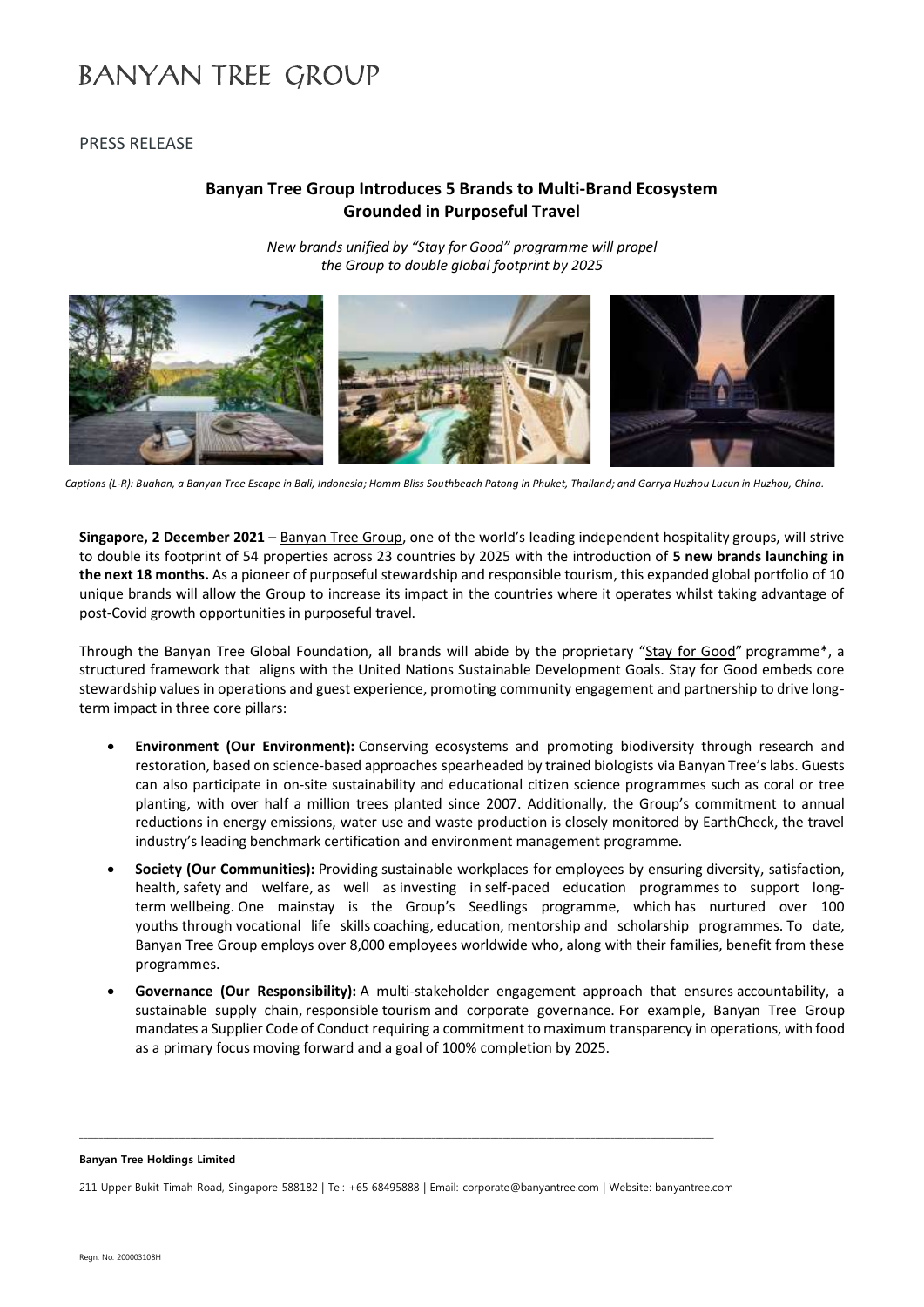# **BANYAN TREE GROUP**

Deepening this mission amidst expansion, Banyan Tree Group's operation of Stay for Good across its multi-brand ecosystem ensures that each location, no matter how far apart, is unified in its commitment to regenerative and wellbeing practices.

"We have always believed that tourism can be a powerful force for driving positive change. Covid-19 gave us the impetus, pause and opportunity to reinforce our ethos of "Embracing the Environment, Empowering People" in the context of today's needs. It is our generation's mission to build forward better together with our partners and guests, and redefine what essential, purposeful and responsible travel looks like in this next era," said Ms Ho Ren Yung, Senior Vice President of Brand HQ.

Throughout 2022, the Group will introduce new brands Garrya, Homm and Folio, as well as 2 new brand extensions of Banyan Tree named Veya, and Escape. Each of the 5 new brands to be released are responses to macro and regional trends in travel accelerated by Covid's impact such as conversion opportunities in resort destinations, emerging second-tier tourism destinations, as well as a greater desire for wellbeing and sustainability-minded travel offerings.

"This expanded multi-brand ecosystem fortifies our stronghold in the lifestyle spectrum in Asia, while diversifying our offerings to meet the evolving needs of diverse, affluent travellers around the world," said Mr Eddy See, President of Banyan Tree Group. "As an independent, mission-driven company with our core DNA in wellbeing and sustainability, we define what 'good growth' looks like. We are committed to being an exemplar and leader in our field, inspiring better living for our guests and associates in all the communities where we operate."

This year to-date, Banyan Tree Group has signed 20 hotel management agreements worldwide including Benin, Mexico, Greece, Saudi Arabia, Korea, Thailand, China and Vietnam. Four Garrya and two Homm have been signed in Asia with more in the pipeline. These portfolio additions support new milestones in groupwide hotel RevPAR, which improved 18% in the first nine months versus the same period in 2020, and a total of 7 openingsin 2021 with the November opening of the first Garrya Huzhou Lucun in China, followed by the debut of Homm Bliss Southbeach Patong and soft-opening of Banyan Tree Veya Phuket in December 2021.

Looking ahead, the Group will see a total of 19 openings throughout the next 18 months – comprising 3 Banyan Tree, 1 Banyan Tree Escape, 3 Banyan Tree Veya, 6 Angsana, 3 Dhawa, 2 Garrya and 1 Homm – across 7 countries of the Maldives, Thailand, China, Indonesia, Cambodia, Mozambique and Saudi Arabia – where new flags will be planted in the latter three countries.

For more information on current and upcoming properties, visi[t https://www.banyantree.com/en/.](https://www.banyantree.com/en/?utm_medium=pressrelease&utm_source=pressrelease&utm_campaign=2Dec21_MultibrandEcosystem)

**– END –**

### **For high-resolution images, please downloa[d here.](https://www.dropbox.com/sh/v4bgmjm6wkl5c2b/AACFHqGCQAbyxnfkk6vkX6k1a?dl=0)**

### **ABOUT BANYAN TREE GROUP**

Banyan Tree Group ("Banyan Tree Holdings Limited" or the "Group") is one of the world's leading independent, multi-brand hospitality groups centred on stewardship and wellbeing while offering exceptional, design-led experiences for the global travellers of today and tomorrow. The Group's diversified portfolio of hotels, resorts, spas, galleries, golf and residences is centred around an ecosystem of 10 global brands, including the award-winning Banyan Tree, Angsana, Cassia, Dhawa and Laguna, as well as the highly anticipated new brands of Homm, Garrya, Folio and two new Banyan Tree brand extensions, Banyan Tree Escape and Banyan Tree Veya.

Founded in 1994 on the core concept of sustainability, Banyan Tree Group seeks to create long-term value for all stakeholders and destinations across its network of properties, products and brands, through a purpose-driven mission. With 8,000 associates across 23 countries, Banyan Tree Management Academy (BTMA) was established in 2008 to support the Group's goals through advancing people development, management excellence, and learning with integrity and meaning.

Banyan Tree Group has received 2,850 industry awards and accolades since inception over 25 years ago, most recently being named among the Top 25 Hotel Brands in the World by Travel + Leisure. It has also received recognition for its commitment to environmental protection and community development through its Banyan Tree Global Foundation (BTGF), which aligns the Group's efforts to the United Nations Sustainable

#### **Banyan Tree Holdings Limited**

211 Upper Bukit Timah Road, Singapore 588182 | Tel: +65 68495888 | Email: corporate@banyantree.com | Website: banyantree.com

**\_\_\_\_\_\_\_\_\_\_\_\_\_\_\_\_\_\_\_\_\_\_\_\_\_\_\_\_\_\_\_\_\_\_\_\_\_\_\_\_\_\_\_\_\_\_\_\_\_\_\_\_\_\_\_\_\_\_\_\_\_\_\_\_\_\_\_\_\_\_\_\_\_\_\_\_\_\_\_\_\_\_\_\_\_\_\_\_\_\_\_\_\_\_\_\_\_\_\_\_\_\_\_\_\_\_\_\_\_\_\_\_\_\_\_\_\_\_\_\_\_\_\_\_\_\_\_\_\_\_\_\_\_\_\_\_\_\_\_\_\_\_\_\_\_\_\_\_\_\_\_\_\_\_\_\_\_\_\_\_**